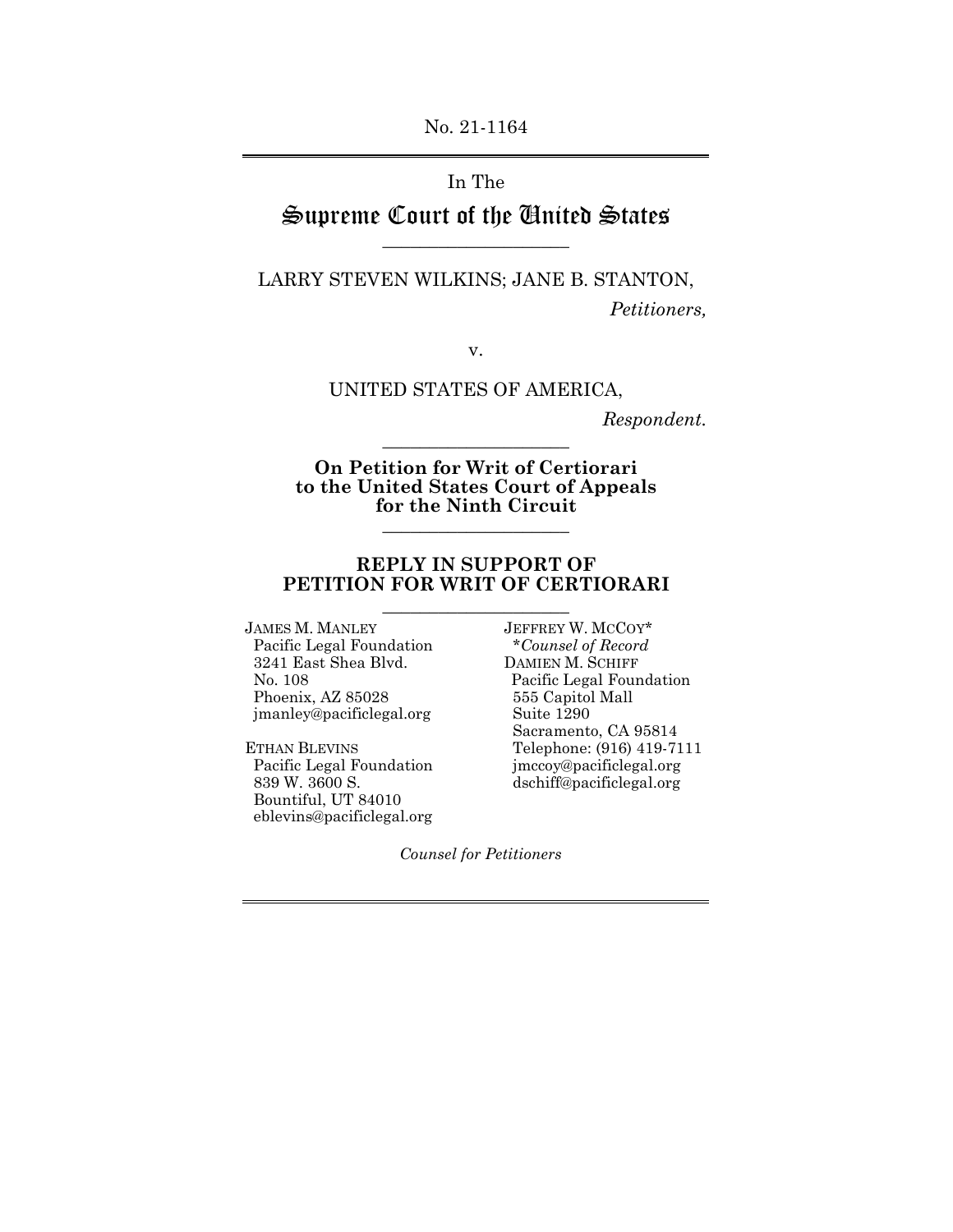# **TABLE OF CONTENTS**

| There is a circuit split on an<br>Ι.                                                                                             |  |  |  |  |  |
|----------------------------------------------------------------------------------------------------------------------------------|--|--|--|--|--|
| II. The Quiet Title Act's statute of<br>limitations is not one of the rare<br>jurisdictional statutes of limitations 3           |  |  |  |  |  |
| III. This Court has never held that the<br>Quiet Title Act's statute of limitations                                              |  |  |  |  |  |
| IV. The District Court's holding that the<br>Quiet Title Act's statute of limitations<br>is jurisdictional caused it to apply an |  |  |  |  |  |
|                                                                                                                                  |  |  |  |  |  |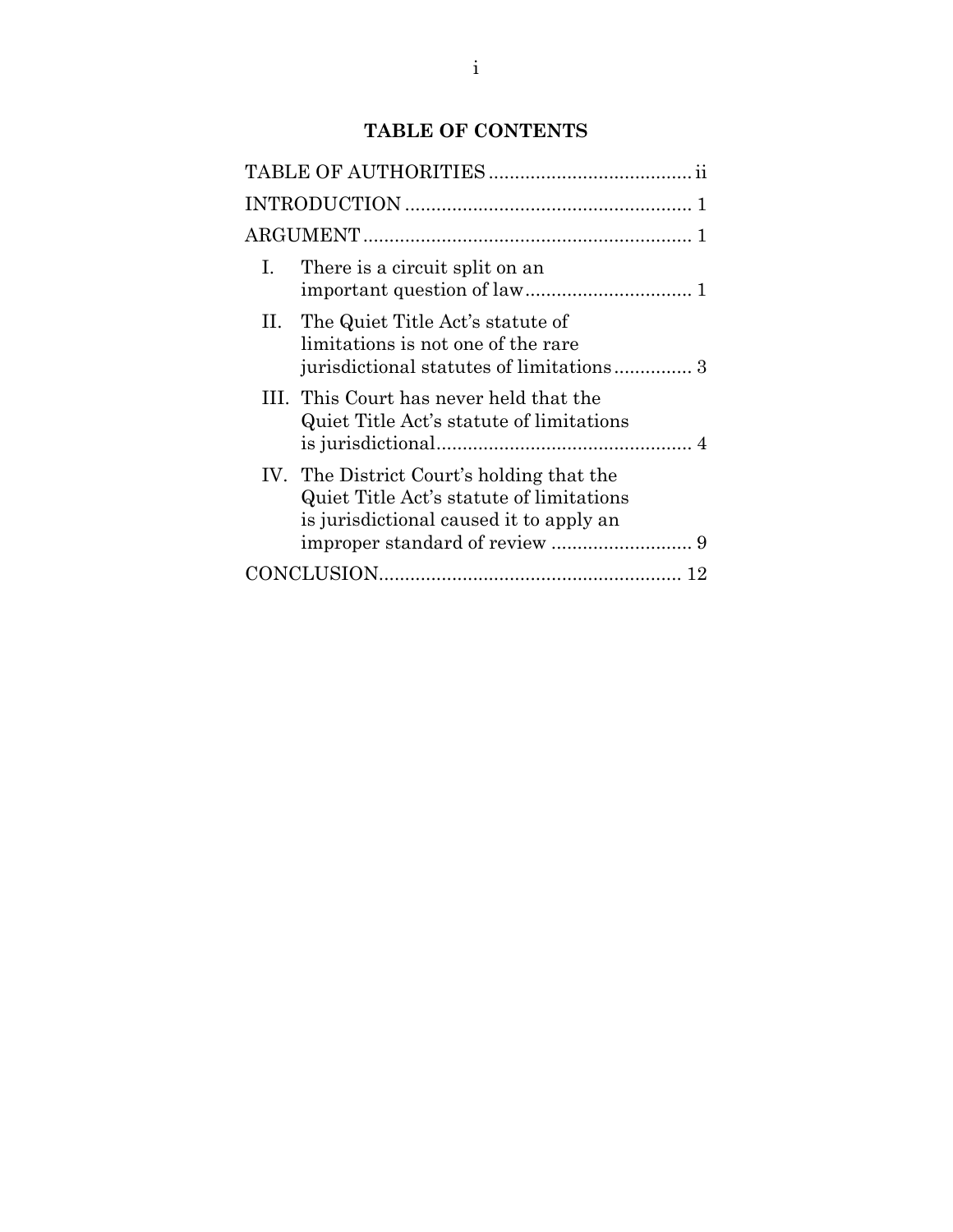# **TABLE OF AUTHORITIES**

## **Cases**

| Arbaugh v. Y & H Corp.,                                                                                        |
|----------------------------------------------------------------------------------------------------------------|
| Block v. North Dakota,                                                                                         |
| Boechler, P.C. v. Comm'r of Internal<br>Revenue, No. 20-1472, slip op.<br>(U.S. Apr. 21, 2022) 3-4, 6, 8-9, 11 |
| Cassirer v. Thyssen-Bornemisza Collection Found.,                                                              |
| Cutter v. Wilkinson,                                                                                           |
| Fort Bend Cty., Texas v. Davis,                                                                                |
| Henderson ex rel. Henderson v. Shinseki,                                                                       |
| Irwin v. Department of Veterans Affairs,                                                                       |
| John R. Sand & Gravel Co. v. United States,                                                                    |
| Kendall v. United States,                                                                                      |
| McFarland v. Norton,                                                                                           |
| Michel v. United States,                                                                                       |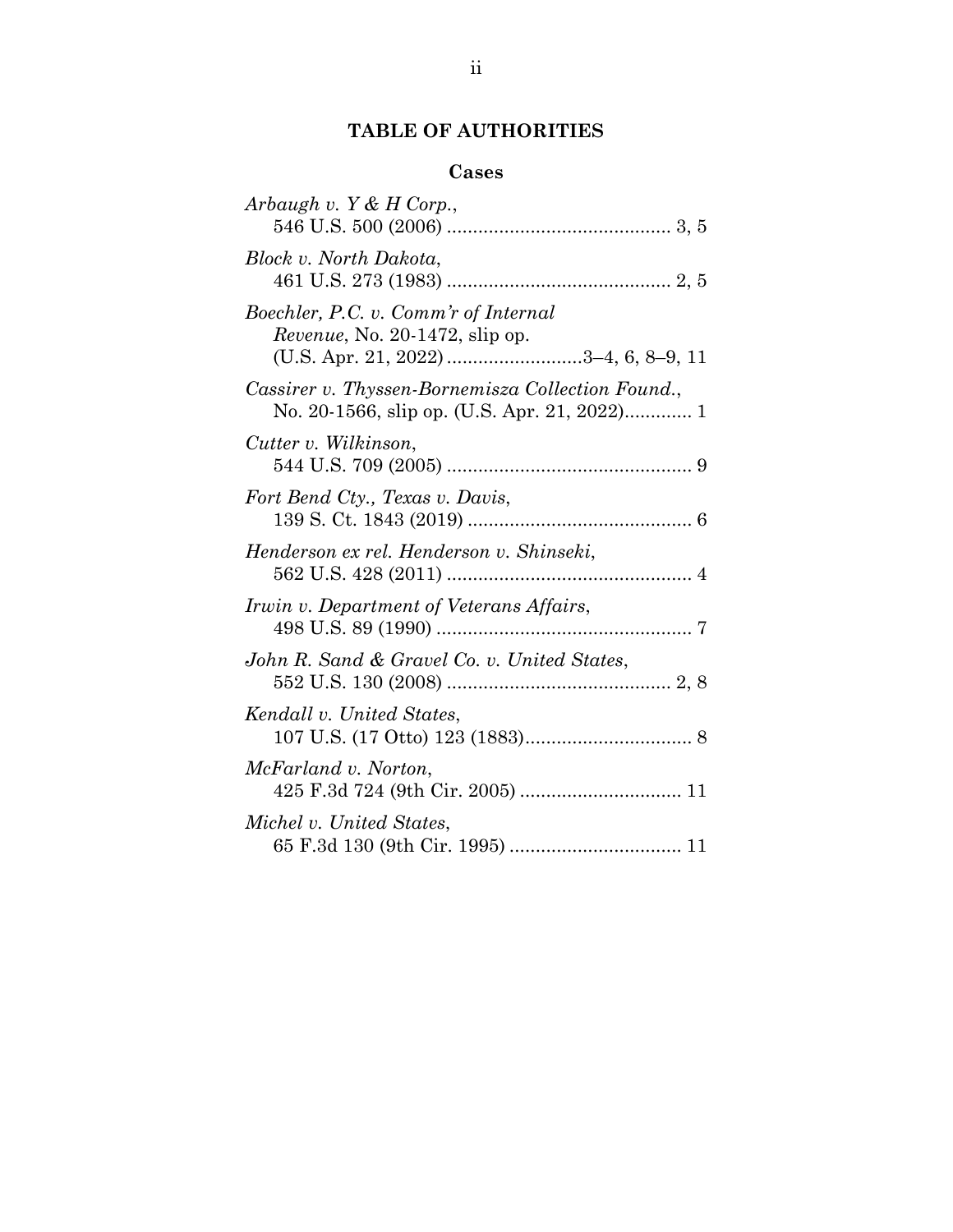| N. Dakota, ex rel. Wrigley v. United States,<br>No. 20-3489, slip op., 2022 WL 1111002 |  |  |  |  |  |
|----------------------------------------------------------------------------------------|--|--|--|--|--|
| Payan v. Aramark Mgmt. Servs. Ltd. P'ship,                                             |  |  |  |  |  |
| Reed Elsevier, Inc. v. Muchnick,                                                       |  |  |  |  |  |
| Sebelius v. Auburn Reg'l Med. Ctr.,                                                    |  |  |  |  |  |
| Texas Partners v. Conrock Co.,                                                         |  |  |  |  |  |
| United States v. Beggerly,                                                             |  |  |  |  |  |
| United States v. Kwai Fun Wong,                                                        |  |  |  |  |  |
| United States v. Mottaz,                                                               |  |  |  |  |  |
| Wisconsin Valley Imp. Co. v. United States,                                            |  |  |  |  |  |
| <b>Statutes</b>                                                                        |  |  |  |  |  |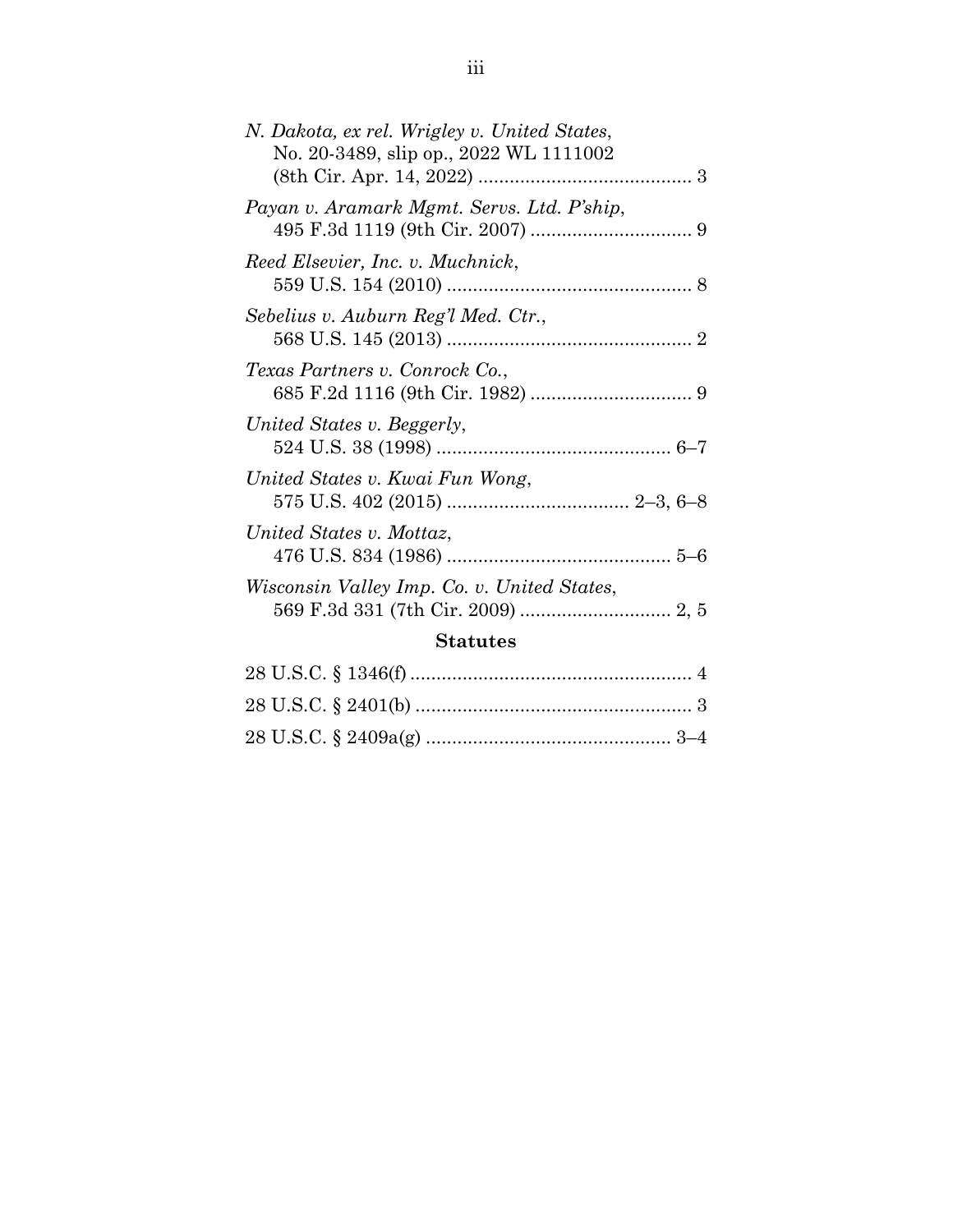### **INTRODUCTION**

The question presented asks this Court to resolve a circuit split on an important question of law. The Ninth Circuit's decision in this case, and the government's arguments against certiorari, conflict with this Court's recent precedents on how courts should determine whether a statute of limitations is jurisdictional. This Court should grant review.

#### **ARGUMENT**

## **I. There is a circuit split on an important question of law**

There is an irreconcilable circuit split on the question of whether the Quiet Title Act's statute of limitations is jurisdictional. Petition for Writ of Certiorari (Pet.) at 11–18. The government downplays this split by noting that only one circuit has held that the statute of limitations is not jurisdictional. Brief for the Respondent in Opposition (BIO) at 18. But it is not unusual for this Court to grant certiorari in cases where only one circuit went against several others. *See, e.g.*, *Cassirer v. Thyssen-Bornemisza Collection Found.*, No. 20-1566, slip op. at 4 (U.S. Apr. 21, 2022) (Resolving a split where "[t]he Ninth Circuit stands alone …."). And when, as here, the Ninth Circuit is on the wrong side of the split, the consequences are particularly significant because of the scope of the court's territorial jurisdiction. *See* Pet. at 27. This Court's review is needed to resolve the split and ensure that lower courts do not mislabel the Quiet Title Act's statute of limitations as jurisdictional.

The government suggests that the Seventh Circuit may reconsider its position and resolve the split. BIO at 20. That is unlikely. Although the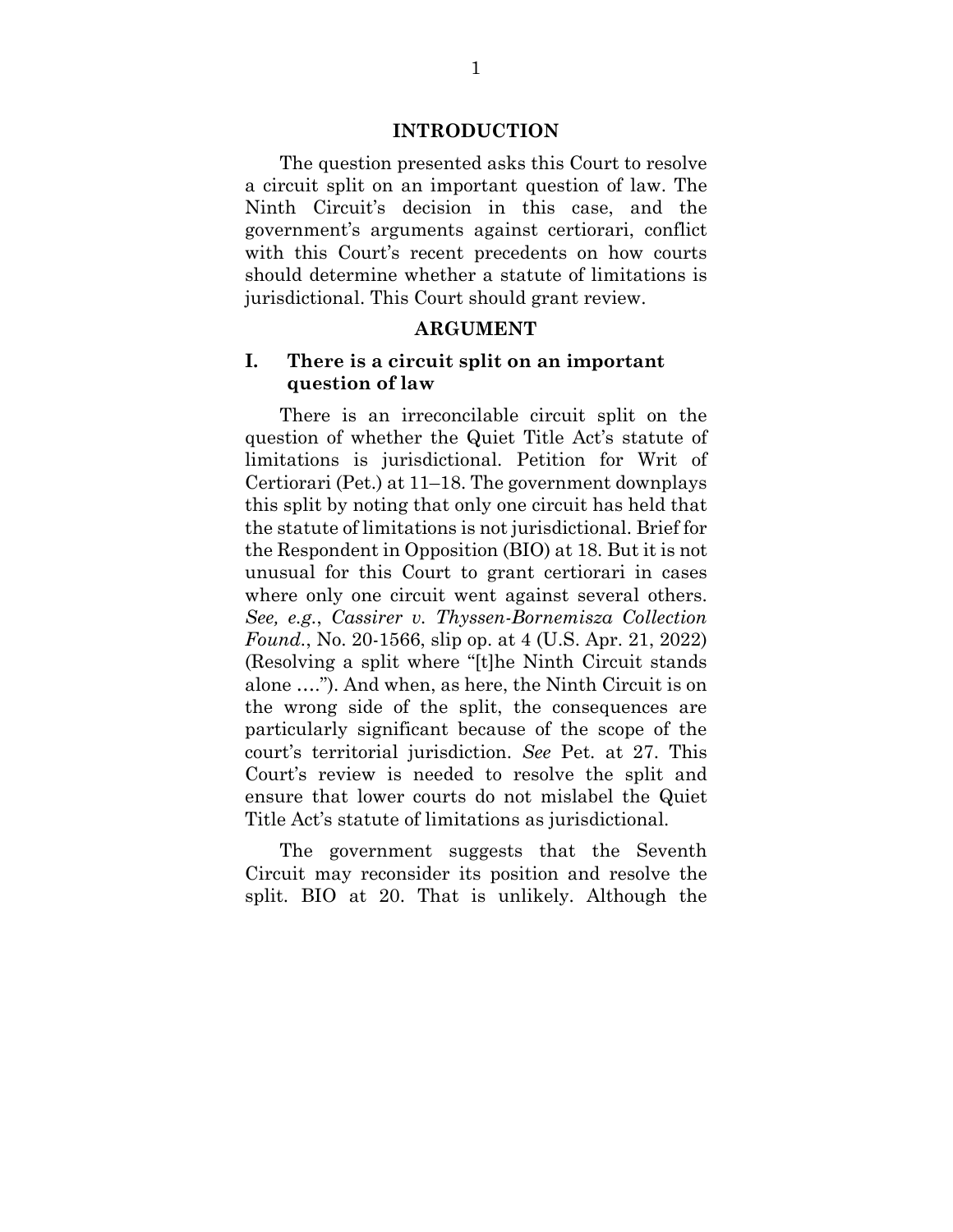Seventh Circuit reached its decision over a decade ago, it addressed the argument the government now makes today. *See Wisconsin Valley Imp. Co. v. United States*, 569 F.3d 331, 334 (7th Cir. 2009). The government suggests that the Seventh Circuit might reach a different holding if it could address this Court's decision in *John R. Sand & Gravel Co. v. United States*, where this Court did not apply the recent standards for determining whether a limitations period is jurisdictional because it had previously provided a definitive interpretation on the jurisdictional nature of the Tucker Act's statute of limitations. BIO at 20 (citing *John R. Sand & Gravel Co. v. United States*, 552 U.S. 130, 134 (2008)). But even though *Wisconsin Valley* did not consider *John R. Sand & Gravel*, the Seventh Circuit explicitly rejected the argument that this Court's Quiet Title Act cases definitively hold that the statute of limitations is jurisdictional. *Wisconsin Valley*, 569 F.3d at 334 (citing *Block v. North Dakota*, 461 U.S. 273, 292  $(1983)$ .<sup>1</sup> It is doubtful that the Seventh Circuit would reconsider its position especially because in the years since *Wisconsin Valley*, this Court has brought "discipline to the use of the term jurisdiction." *Sebelius v. Auburn Reg'l Med. Ctr.*, 568 U.S. 145, 153 (2013) (quotations omitted).

Furthermore, the government's argument goes both ways. If the Seventh Circuit can reconsider its previous decision, so can other circuits. Many circuits have reconsidered holdings on various statutes of limitations in light of *United States v. Kwai Fun* 

<sup>1</sup> The Seventh Circuit's holding is not dictum because it was central to the decision and the court modified the judgment owing to the holding. *Wisconsin Valley*, 569 F.3d. at 335–36.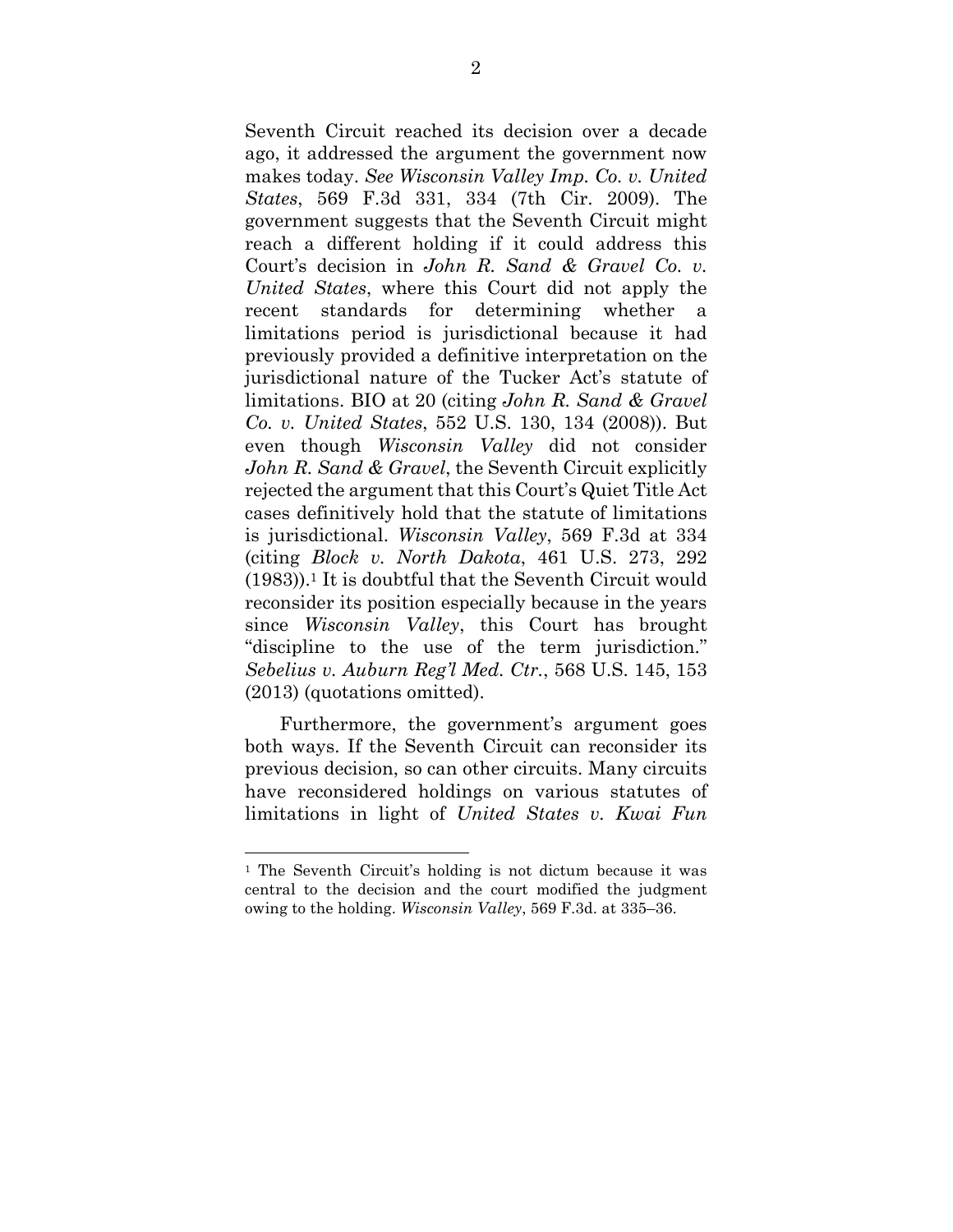*Wong*, 575 U.S. 402 (2015). *See* Pet. at 16. It is possible that, given the opportunity, these circuits will reconsider their decisions on the Quiet Title Act's statute of limitations.2 Only this Court's review can resolve the current split and prevent any future split.

## **II. The Quiet Title Act's statute of limitations is not one of the rare jurisdictional statutes of limitations**

As this Court recently reiterated, "we treat a procedural requirement as jurisdictional only if Congress 'clearly states' that it is." *Boechler, P.C. v. Comm'r of Internal Revenue*, No. 20-1472, slip op. at 3 (U.S. Apr. 21, 2022) (quoting *Arbaugh v. Y & H Corp.*, 546 U.S. 500, 515 (2006)). To determine whether such a requirement is jurisdictional, "the 'traditional tools of statutory construction must plainly show that Congress imbued a procedural bar with jurisdictional consequences.'" *Boechler*, slip op. at 3 (quoting *Wong*, 575 U.S. at 410). The Quiet Title Act's statute of limitations lacks any clear statement that Congress intended it to be jurisdictional.

Here, as in *Boechler*, "the text does not clearly mandate the jurisdictional reading." Slip op. at 4. Indeed, the language in *Boechler* was a closer call because of the "awkward structure" of the statute of limitations. *Id.* Here, the language is similar to the "mundane statute-of-limitations language" at issue in *Wong*. *See* 575 U.S. at 410; *compare* 28 U.S.C. § 2401(b)*, with* 28 U.S.C. § 2409a(g). Like in *Wong*,

<sup>2</sup> Recently the Eighth Circuit, applying circuit precedent, treated the Quiet Title Act's statute of limitations as jurisdictional. *N. Dakota, ex rel. Wrigley v. United States*, No. 20-3489, slip op. at 6, 2022 WL 1111002 at \*2 (8th Cir. Apr. 14, 2022). The plaintiffs, however, did not ask the court to reconsider its past holding.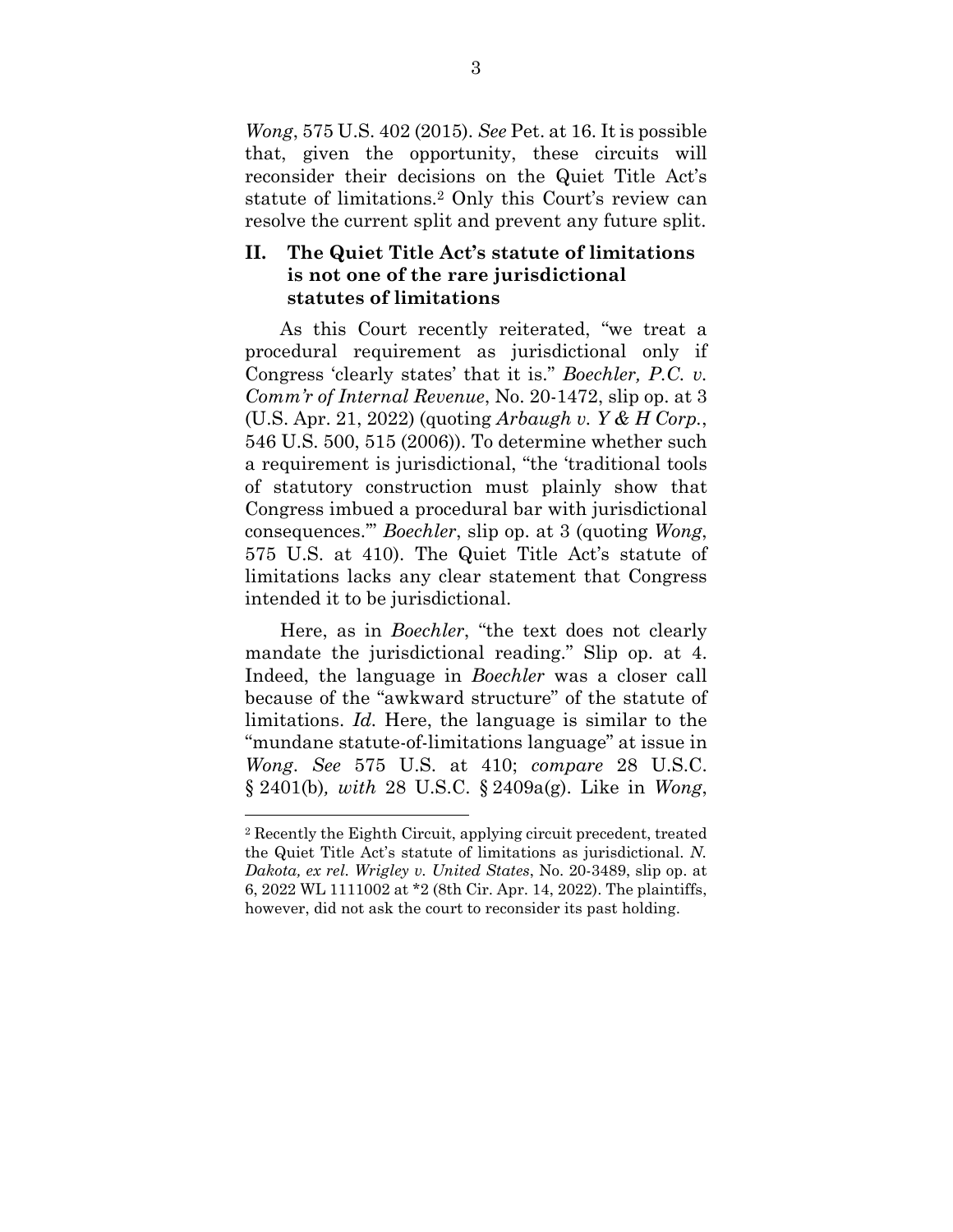this ordinary statute of limitations language does not provide a clear statement that it is jurisdictional.

Similarly, the Quiet Title Act, like the statute in *Boechler*, lacks a "clear tie between the deadline and the jurisdictional grant." Slip op. at 6. In *Boechler*, this Court found no clear tie between the limitations period and the jurisdictional grant even though both were in the same sentence. *Id.* In the Quiet Title Act, there is even more separation between the statute of limitations and the jurisdictional grant. *See* 28 U.S.C. §§ 1346(f), 2409a(g).

The government does not engage with the text or structure of the Quiet Title Act's statute of limitations. But even if it offered a different interpretation, that would not mean that the statute of limitations is jurisdictional. "Where multiple plausible interpretations exist—only one of which is jurisdictional—it is difficult to make the case that the jurisdictional reading is clear." *Boechler*, slip op. at 5. In passing the Quiet Title Act, Congress did not clearly state that the statute of limitations is jurisdictional.

## **III. This Court has never held that the Quiet Title Act's statute of limitations is jurisdictional**

 The government does not attempt to apply the traditional rules of statutory construction to the Quiet Title Act's statute of limitations. Instead, it relies on three of this Court's precedents. BIO at 9–13. But these decisions "all predate this Court's effort to 'bring some discipline' to the use of the term 'jurisdictional.'" *See Boechler*, slip op. at 8 (quoting *Henderson ex rel. Henderson v. Shinseki*, 562 U.S. 428, 435 (2011))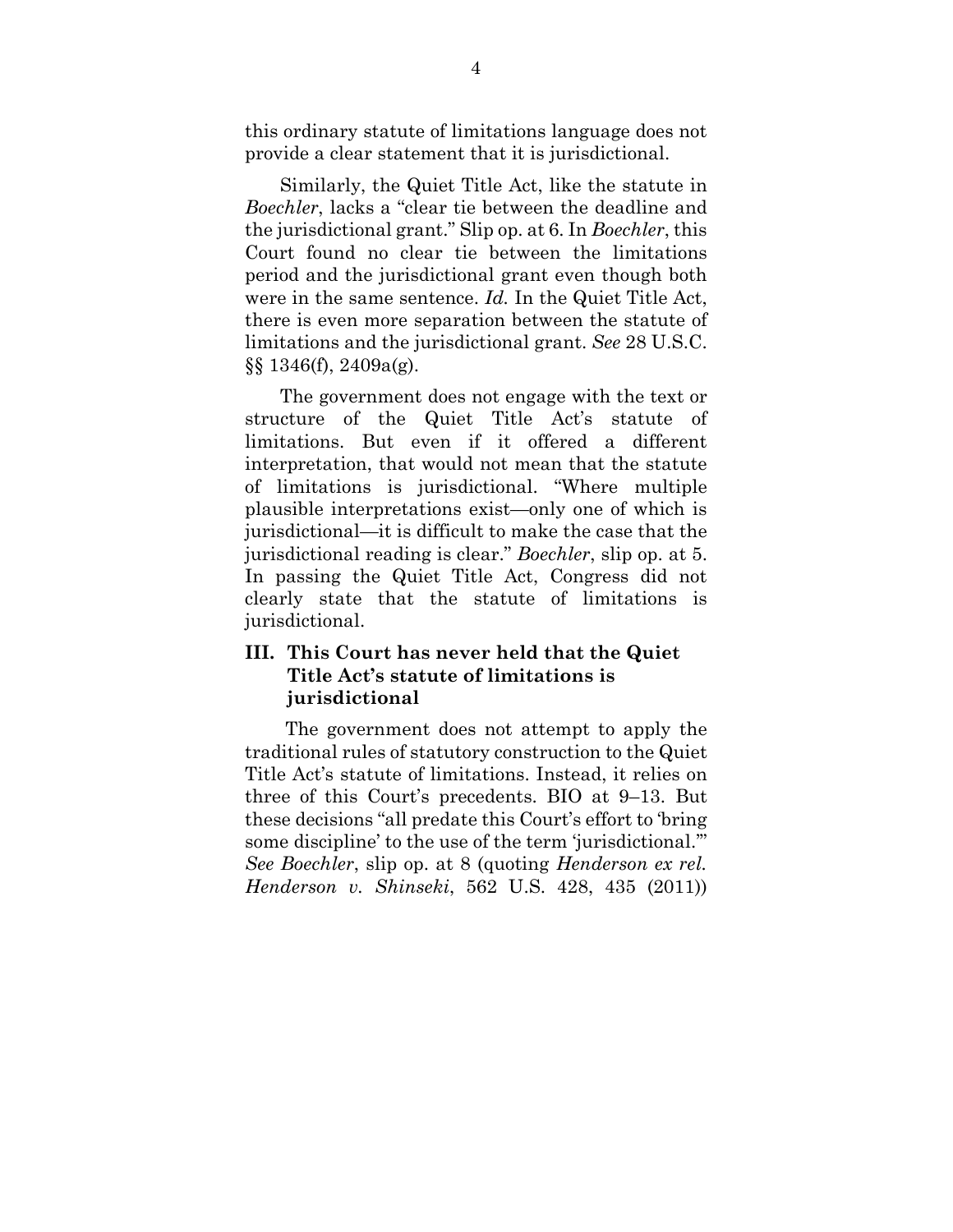(rejecting Commissioner's reliance on decades-old cases). Therefore, the statements in those cases are, at most, "drive-by jurisdictional rulings that should be accorded no precedential effect on the question whether the federal court had authority to adjudicate the claim in suit." *See Arbaugh,* 546 U.S. at 511 (quotations omitted).

 In *Block*, this Court did not consider whether the Quiet Title Act's statute of limitations is jurisdictional. 461 U.S. at 276–77. The opinion merely made a passing reference that the courts below would lack jurisdiction if the suit were barred by the statute of limitations. *Id.* at 292. That single off-hand reference does not equate to a holding that the Quiet Title Act's statute of limitations is jurisdictional. *See Wisconsin Valley*, 569 F.3d at 334.

*United States v. Mottaz*, 476 U.S. 834 (1986), decided only three years after *Block*, provides even less support for the argument that the Quiet Title Act's statute of limitations is jurisdictional. In *Mottaz*, the plaintiff sued the United States and argued that the government's sale of her interests in tribal lands was illegal. *Id.* at 836. The Court considered whether the dispute could be brought under the General Allotment Act of 1887, which granted the interests, or whether it must be brought under the Quiet Title Act. *Id.* at 846–47. Like *Block*, *Mottaz* held that the Quiet Title Act is the exclusive means for challenging the federal government's interest in property. *Id.* 

*Mottaz* did not, however, consider whether the Quiet Title Act's statute of limitations jurisdictional. Although the Court discussed the Act's waiver of sovereign immunity and described its statute of limitations as "carefully crafted," none of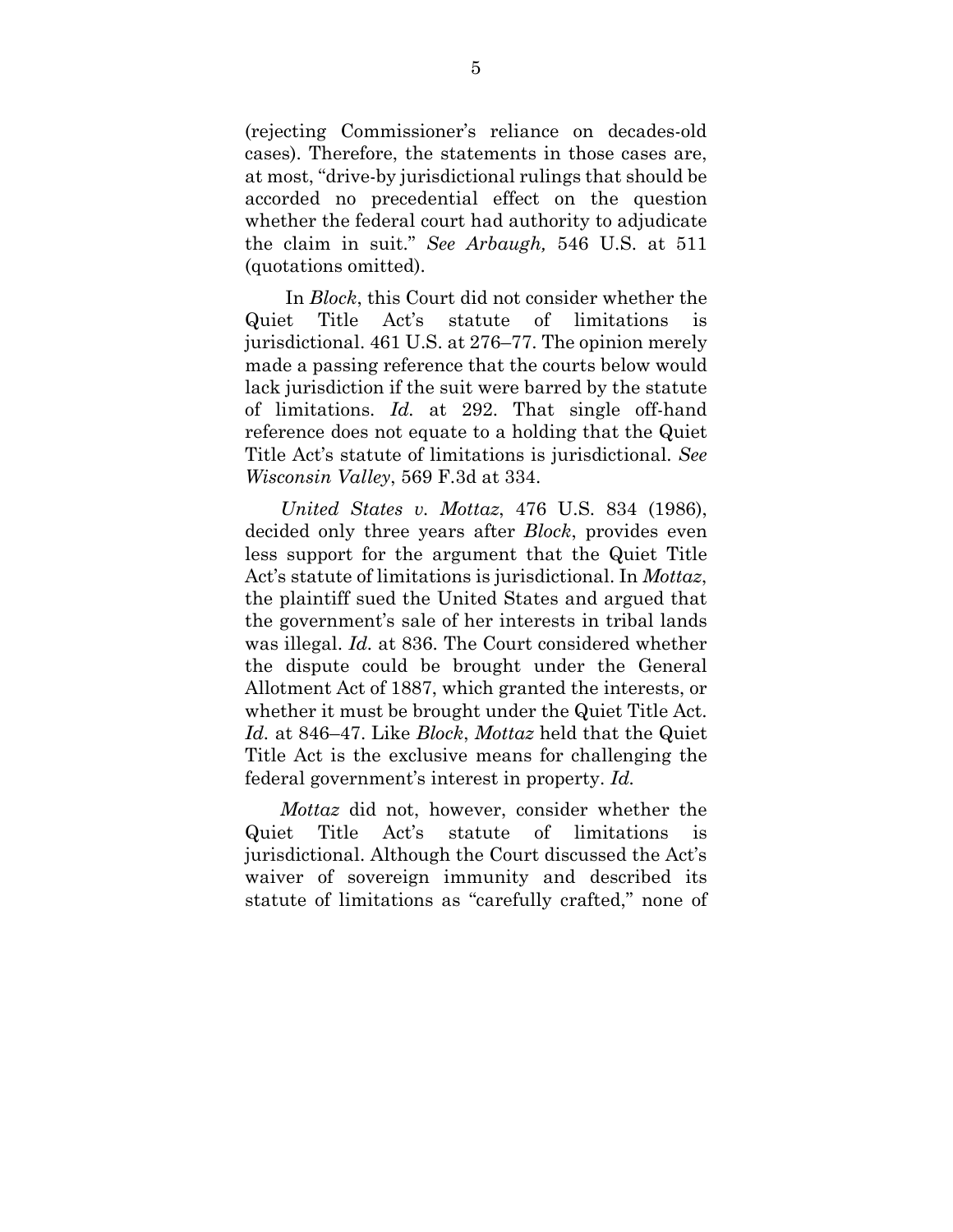that pertains to whether the statute of limitations is jurisdictional. 476 U.S. at 841, 844. "[I]t makes no difference" to the jurisdictional question "that a time bar conditions a waiver of sovereign immunity …." *Wong*, 575 U.S. at 420. And "a rule may be mandatory without being jurisdictional …." *Fort Bend Cty., Texas v. Davis*, 139 S. Ct. 1843, 1852 (2019). *Mottaz* does not hold that the Quiet Title Act's statute of limitations is jurisdictional.

*United States v. Beggerly*, 524 U.S. 38 (1998), the most recent of this Court's cases on the Quiet Title Act's statute of limitations, indicates that the Quiet Title Act's statute of limitations is not jurisdictional. In *Beggerly*, this Court considered whether the Quiet Title Act's statute of limitations allows for equitable tolling. *Id.* at 48–49. But whether a statute of limitations allows for equitable tolling is a separate question from whether a statute of limitations is jurisdictional. *See Boechler,* slip op. at 8. Indeed, whether a statute of limitations allows for equitable tolling is the second step in the analysis, and is only answered after a court first determines that the statute of limitations is not jurisdictional. *See id.* (first holding that the statute of limitations was not jurisdictional then analyzing whether the statute allows for equitable tolling). That this Court in *Beggerly* answered the second step of the inquiry implies that the Quiet Title Act's statute of limitations is not jurisdictional.

The government argues that the Court in *Beggerly*  could have pursued "a shorter analytical path to the same conclusion," BIO at 15, but that is incorrect. The holding in *Beggerly* suggests that lower courts will apply some equitable considerations in determining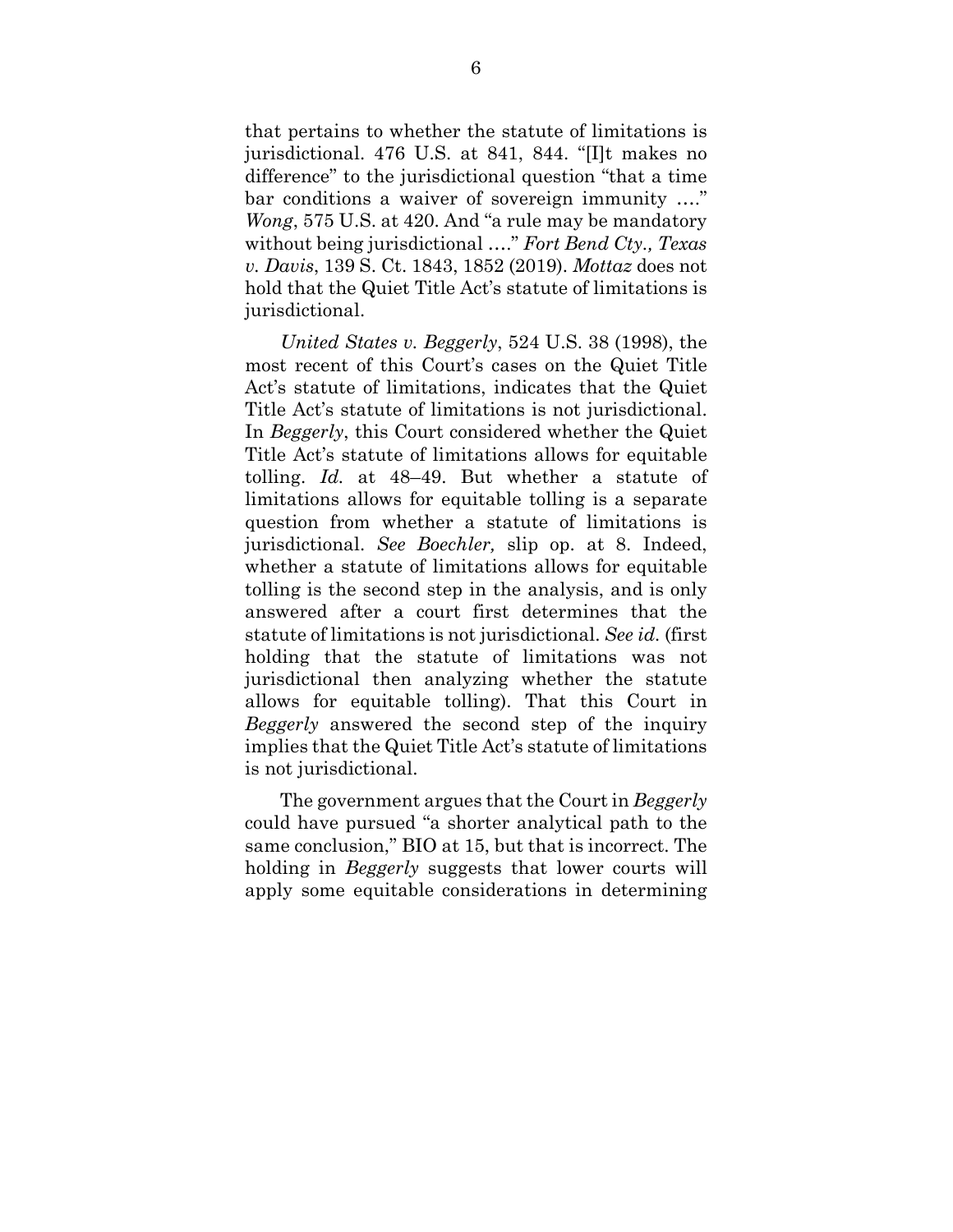whether a Quiet Title Act case is timely. 524 U.S. at 48. If *Beggerly* held that the Quiet Title Act's statute of limitations is jurisdictional, then courts would be foreclosed from applying any equitable considerations. *See Wong*, 575 U.S. at 408–09**.** 

Not only does *Beggerly* recognize that the Quiet Title Act's statute of limitations "effectively allow[s] for equitable tolling," 524 U.S. at 48, the decision leaves open the question of whether the statute of limitations may be tolled for equitable considerations not at issue in the case. *Id.* at 49–50 (Stevens, J., concurring); *id.* at 48 (citing *Irwin v. Department of Veterans Affairs*, 498 U.S. 89, 96 (1990)). As Justice Stevens noted in his concurrence, the Court's majority opinion does not decide "whether a doctrine such as fraudulent concealment or equitable estoppel might apply if the Government were guilty of outrageous misconduct that prevented the plaintiff, though fully aware of the Government's claim of title, from knowing of her own claim." *Id.* at 49–50 (Stevens, J., concurring). The majority opinion supports Justice Stevens's position. *See id.* at 48 (quoting *Irwin*, 498 U.S. at 96, for the proposition that "[w]e have allowed equitable tolling in situations … where the complainant has been induced or tricked by his adversary's misconduct into allowing the filing deadline to pass"). But a court may only consider the factors highlighted by Justice Stevens if the statute of limitations is not jurisdictional. *See Wong*, 575 U.S. at 408–09. Accordingly, the fact that the Court left open the possibility of equitable tolling further supports the conclusion, adopted by the Seventh Circuit but rejected by the Ninth Circuit below, that the Quiet Title Act's statute of limitations is not jurisdictional.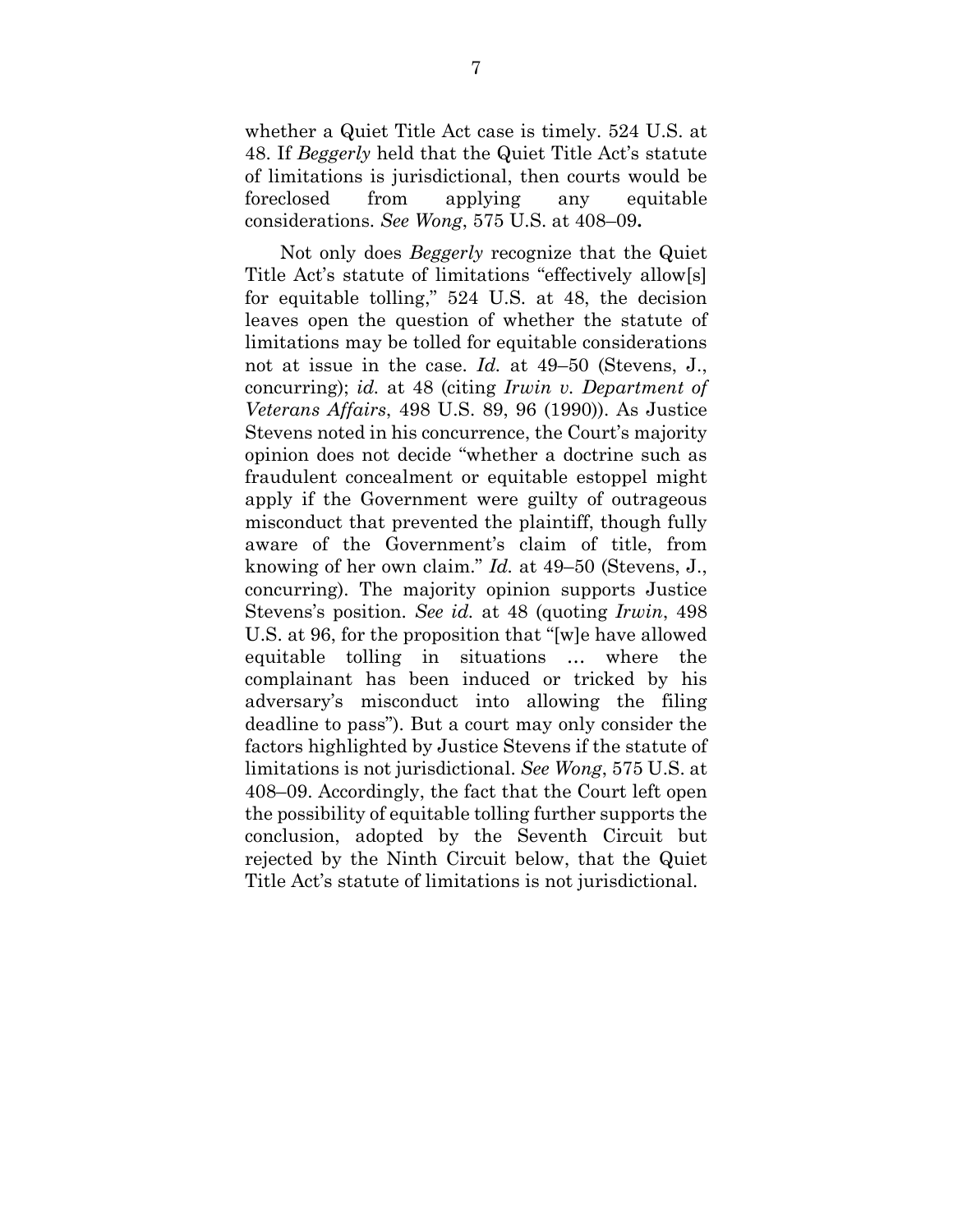None of this Court's previous cases provided "'a definitive earlier interpretation'" on the question presented in this petition. *See Wong*, 575 U.S. at 416 (quoting *John R. Sand & Gravel*, 552 U.S. at 138). In *John R. Sand & Gravel*, the "question presented [was] whether a court must raise on its own the timeliness of a lawsuit filed in the Court of Federal Claims, despite the Government's waiver of the issue." 552 U.S. at 132. In answering that question, this Court relied on a case from 1883 that interpreted the predecessor to the Tucker Act and held that "'*it [was] the duty of the court to raise the [timeliness] question whether it [was] done by plea or not*.'" *Id.* at 134 (quoting *Kendall v. United States*, 107 U.S. (17 Otto) 123, 125–26 (1883)) (alterations and emphasis in original). This Court's 125 years of cases interpreting the Tucker Act and its predecessor acts directly addressed the jurisdictional status of the statute of limitations. This Court's cases interpreting the Quiet Title Act do not.

This Court has never held that a court must raise *sua sponte* the Quiet Title Act's statute of limitations. Instead, in this Court's Quiet Title Act cases, whether the statute of limitations is jurisdictional "was not central to the case[s], and thus did not require close analysis." *See Reed Elsevier, Inc. v. Muchnick*, 559 U.S. 154, 161 (2010). In short, there is "no such 'long line' of authority" holding that the Quiet Title Act's statute of limitations is jurisdictional. *See Boechler*, slip op. at 8. This Court should grant certiorari to answer and resolve the circuit split on that question.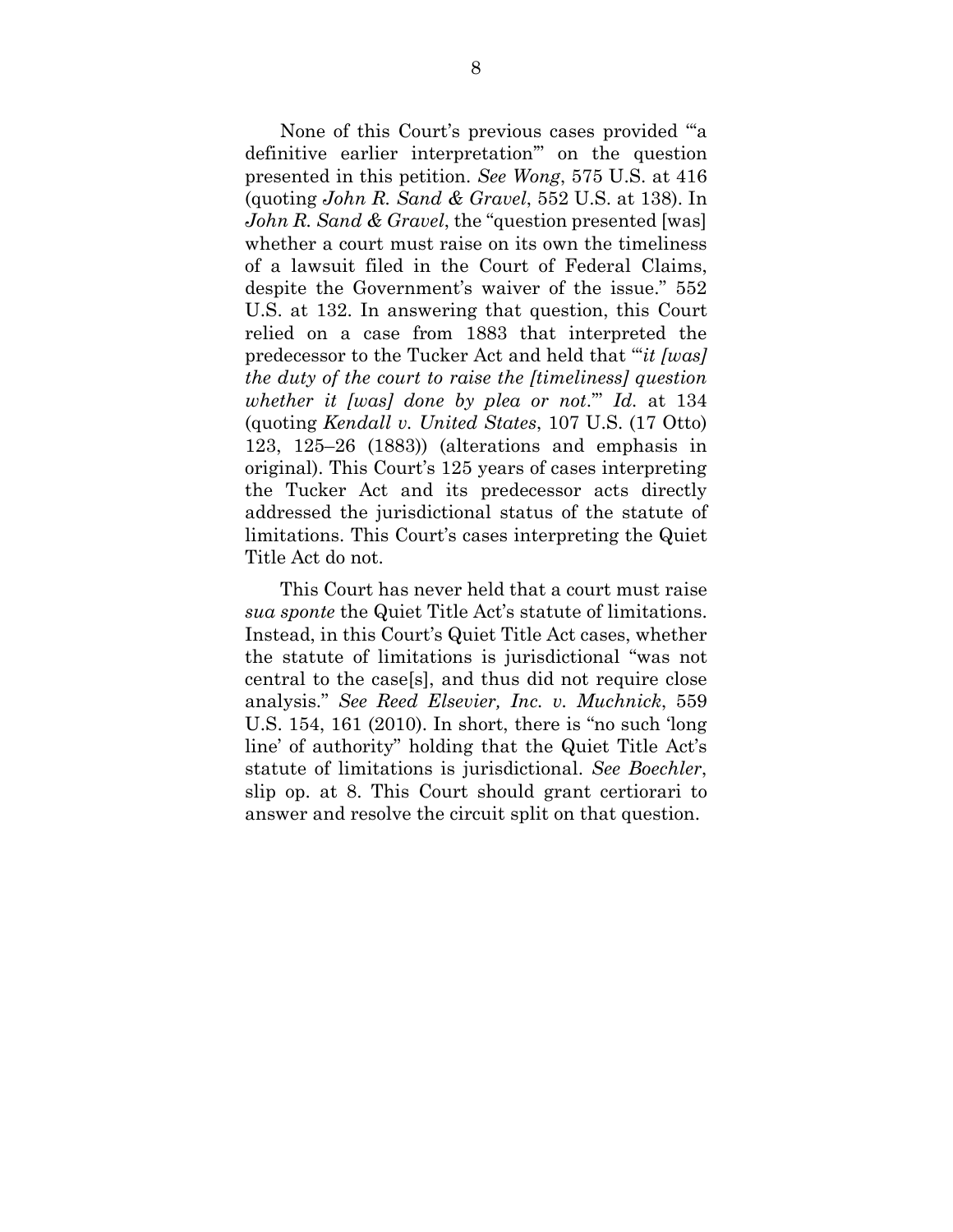## **IV. The District Court's holding that the Quiet Title Act's statute of limitations is jurisdictional caused it to apply an improper standard of review**

The government speculates that the District Court would have reached the same outcome even if it had correctly held that the Quiet Title Act's statute of limitations is not jurisdictional. BIO at 21–24. But the government's argument is only a guess, and whether this suit is timely is not the question presented to this Court. *See Cutter v. Wilkinson*, 544 U.S. 709, 718 n.7 (2005) (this Court is a court of review, not of first view); *see also Boechler*, slip op. at 11 (remanding to lower court to decide whether petitioner is entitled to equitable tolling of the statute of limitations).

It is unknown what outcome the District Court would have reached if it had applied the correct standard of review. Pet. at 26–27. What *is* known is that the District Court's incorrect holding about the jurisdictional nature of the Quiet Title Act's statute of limitations affected its analysis. The District Court placed the burden on Petitioners to prove that their case was timely. Petitioners' Appendix (App.) at D-23. If the statute of limitations is not jurisdictional, then the burden is on the government to prove that the case is untimely. *See Payan v. Aramark Mgmt. Servs. Ltd. P'ship*, 495 F.3d 1119, 1122 (9th Cir. 2007). The District Court also noted that it could "resolve factual disputes with or without a hearing." App. at D-4. If the statute of limitations is not jurisdictional, then all disputed facts must be construed in favor of Petitioners at the summary judgment stage. *See Texas Partners v. Conrock Co.*, 685 F.2d 1116, 1119 (9th Cir. 1982).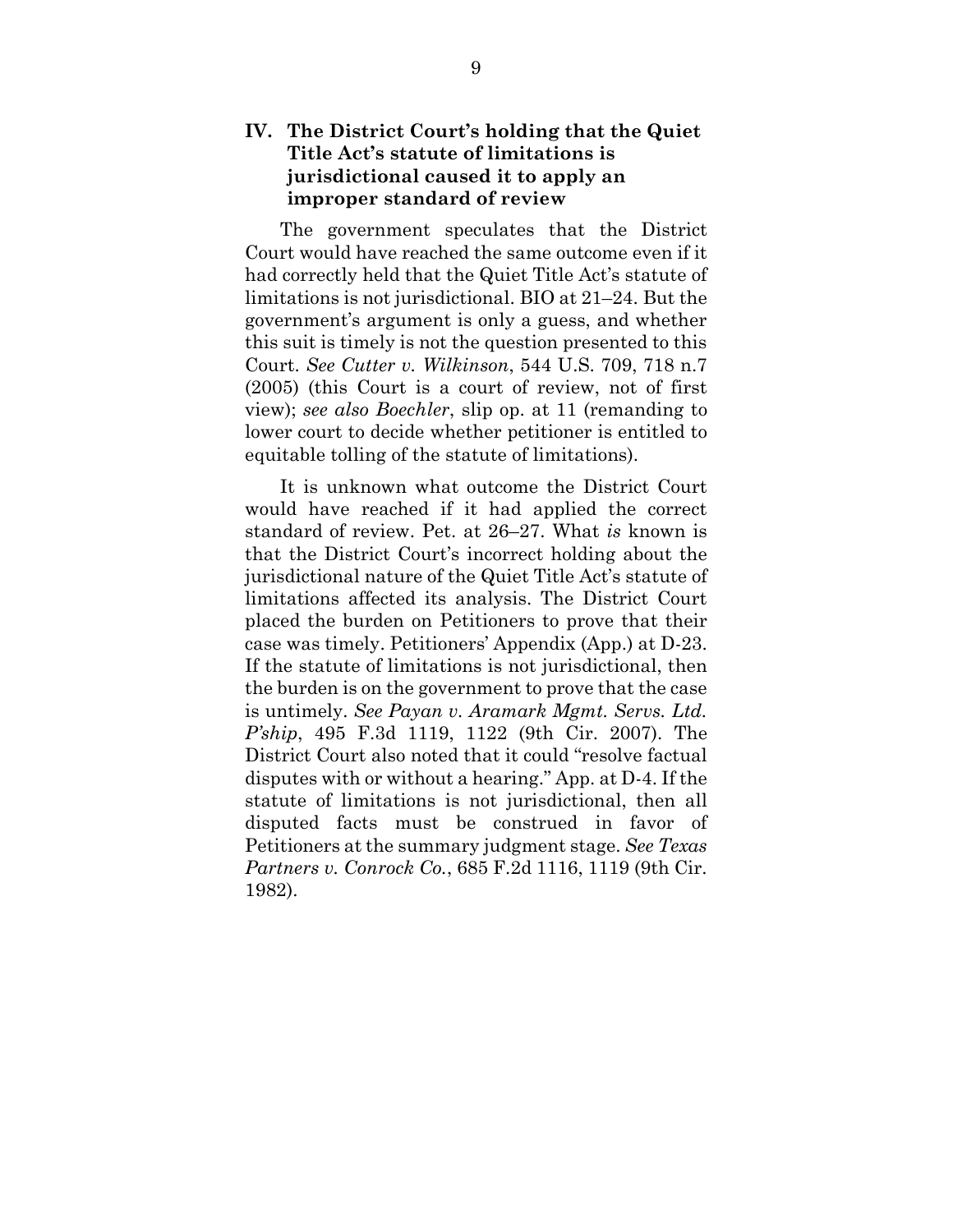As a result, Petitioners were unable to fully present their argument that their case was timely. They noted that maps that depict Forest Service roads do not necessarily depict roads that are open to the public. 2 Appellants' Excerpts of Record (ER) at 183, 185, 224, Ninth Circuit case no. 20-35745, docket no. 12 (filed Dec. 23, 2020). They presented sworn declarations about the use of the road, which evidence contradicted the government's declarations. *See* 2 ER at 114–16. They also submitted declarations that disputed the government's characterization of the 2006 Forest Service order. *See* 2 ER at 110 ¶¶ 5–6; 3 ER at 352 (Depo. Wilkins, 104:8–9); 3 ER at 412 (Depo. Stanton, 86:2–4). Finally, Petitioners presented evidence of statements from Forest Service officials that caused Petitioners to delay filing their lawsuit. 2 ER at 88 (Depo. Oliver, 38:23–25). But, because the District Court held that the statute of limitations is jurisdictional, it did not have to consider these disputed facts, much less take Petitioners evidence as true for purposes of resolving the government's motion. App. at D-4.

The government argues that if the District Court had held that the statute of limitations is not jurisdictional, it could have treated the motion to dismiss as a motion for summary judgment. BIO at 22. But then the District Court would have had to apply the standards for resolving a motion for summary judgment and would have placed the burden on the government to prove that Petitioners' action was untimely. In a case where the government could "not pin down precisely when Plaintiffs' claims expired," App. D-20, it is conjecture to argue that the District Court would have reached the same conclusion under the proper standard of review and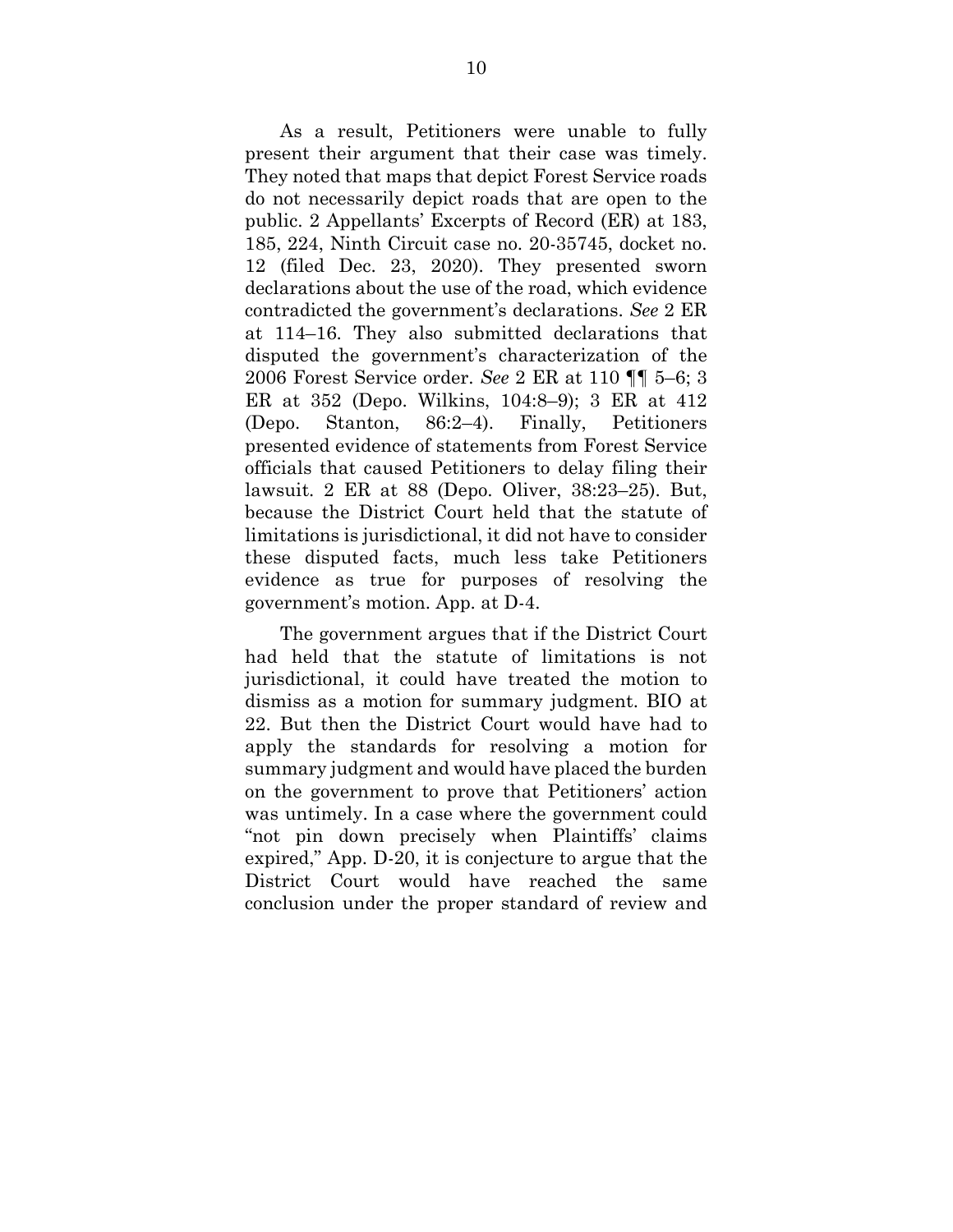burden of proof. This is especially true in the Ninth Circuit, where it is more difficult to trigger the statute of limitations for a dispute over an easement than a dispute over fee title. *See McFarland v. Norton*, 425 F.3d 724, 726–27 (9th Cir. 2005); *Michel v. United States*, 65 F.3d 130, 132 (9th Cir. 1995).

In answering the question presented, however, this Court does not need to search through the record to determine whether Petitioners' claims are timely. *Cf. Boechler*, slip op. at 11 (remanding to decide whether petitioner is entitled to equitable tolling). Indeed, this Court cannot properly answer that question because the District Court's holding prevented Petitioners from fully developing and presenting an adequate record to dispute the government's contentions that the case is untimely.

Instead, this Court should grant certiorari to resolve the legal question regarding whether the Quiet Title Act's statute of limitations is jurisdictional. This Court can then remand to allow the District Court to apply the correct standard of review and answer the as yet undeveloped, fact-bound question of whether this case was brought within the Quiet Title Act's statute of limitations.